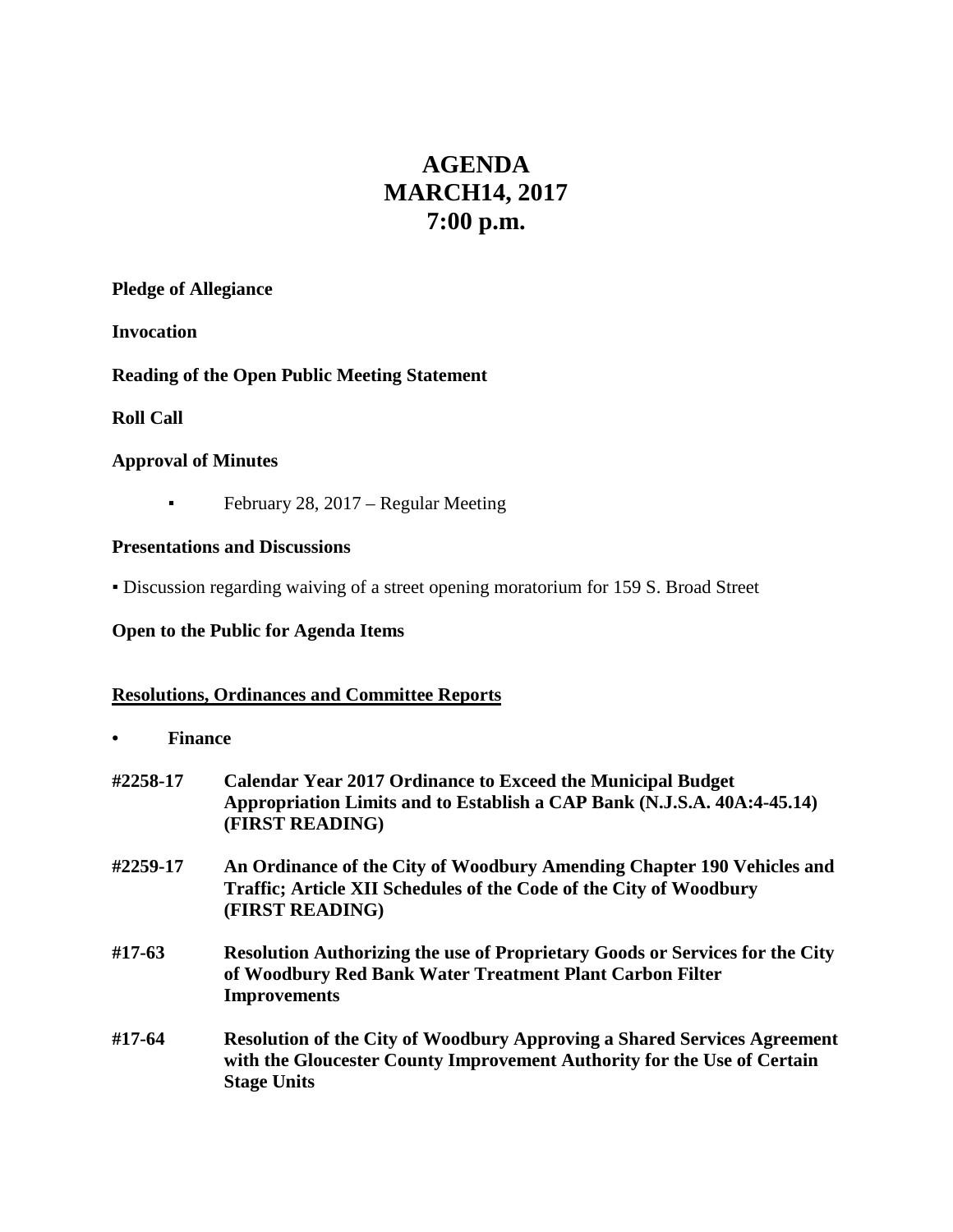- **#17-65 Resolution Authorizing Grace Period for Woodbury School Board Water and Sewer Billings**
- **#17-66 Resolution to Reimburse Water Overpayment Account # 35770-0 Kaplan 126 Horace St.**

Motion for Approval to Pay the Listed Vouchers

- **Community Development**
- **#17-67 Resolution Authorizing the Mayor and Administrator to Execute a Five-Year Lease Agreement with Woodbury Community Gardens Association of NJ, a New Jersey Non-Profit Corporation, for the purpose of Conducting the Woodbury Community Garden**
- **Economic Development**
- **#17-68 Resolution Removing SORA Northeast as Redeveloper of Property Designated as Block 122, Lots 1, 2, 3, 3.01, 3.04, 3.05, 3.06, 3.07, 7, 7.03, 7.04, 9 & 11 On The City's Tax Map, and Terminating the SORA Northeast Redevelopment Agreement and All Subsequent Memoranda of Understanding**
- **Public Works**
- **#17-69 Resolution Establishing a 5 Year Moratorium on the Issuance of Road Opening Permits for Wood Street, Smallwood Place, New Street from Smallwood Place to Andrews Street, and Tatum Street from West Red Bank Avenue to the Southerly Terminus in the City of Woodbury from August 4, 2016 through August 3, 2021**
- **#17-70 Resolution of the City of Woodbury Authorizing the Mayor to Make Application to the State of New Jersey Department of Environmental Protection for Green Acres Grants**
- **Public Safety**
- **#17-71 Resolution Accepting the State of New Jersey Grant in the Amount of \$1,600 for the Cops in Shops College Fall Initiative**